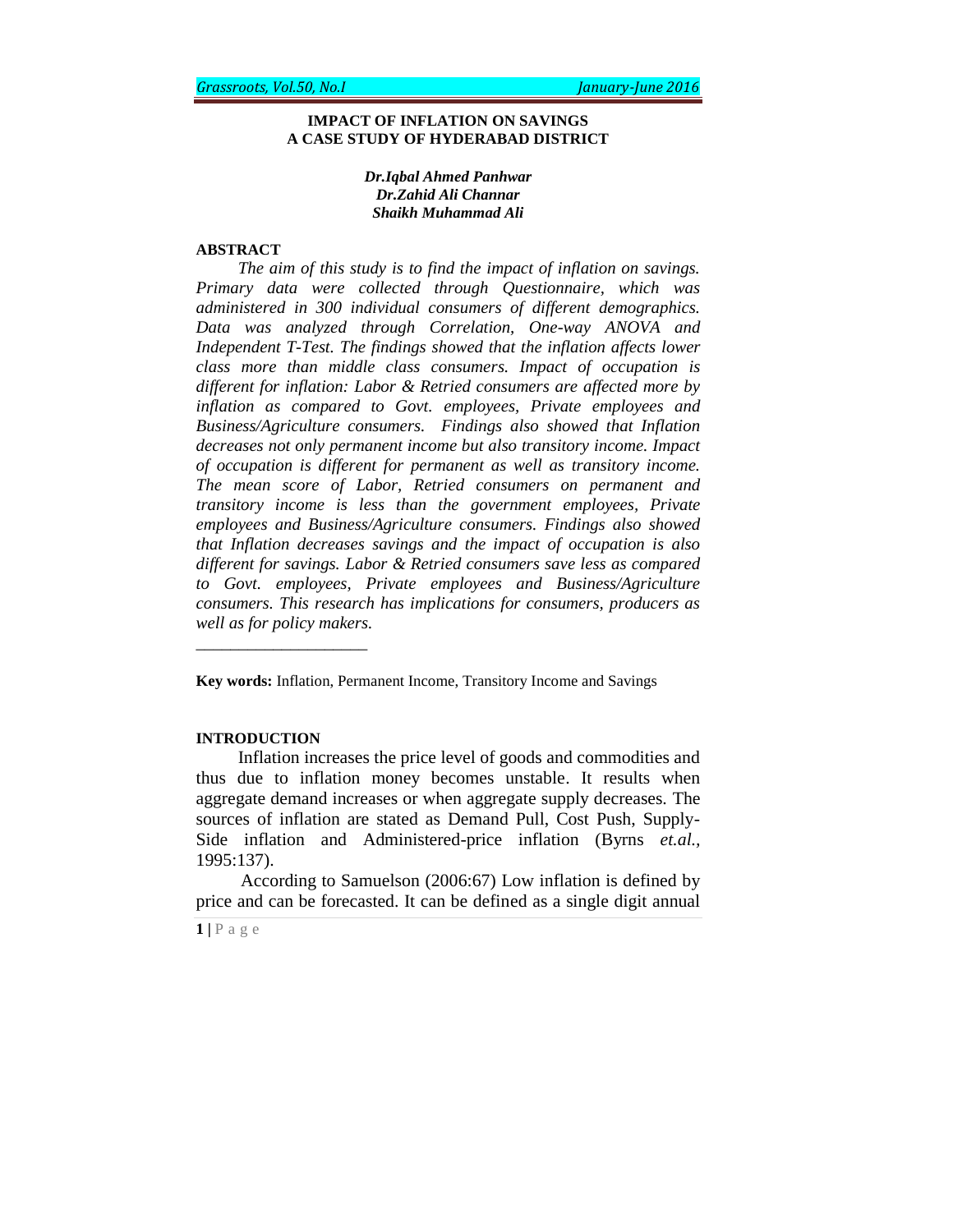## *Grassroots, Vol.50, No.I January-June 2016*

inflation. Prices are mostly in stable range which motivates people to believe on the value of money because it doesn't change its value from month to month and year to year. Galloping inflation is in the double digits such as 20, 50 or 100 percent a year. Galloping inflation is common in those countries where they are suffering from weak govt., wars, floods or revolution. Latin countries such as Argentina, Chile & Brazil have inflation rate between 50 to 100 percent in the years 70s and 80s. While economies seem to survive under galloping inflation but in hyperinflation deadly strain takes hold when the cancer of hyperinflation strikes. Everything seems to be bad for the market economy in which prices are rising a million or even a trillion percent per year; due to civil wars, heavy floods, weak economic policies and weak government policies etc. The national account measure of savings is the difference between disposable income excluding capital gains and consumption. The balance sheet measures of saving calculates the change in real net worth (that is assets less liabilities corrected for inflation) from one year to the next, this measure includes real capital gains. Private savings are mostly affected by per capita income (Edward, 1996). According to Lucas (1988) higher savings and the related hike in capital formation can result in a permanent enhance in economic growth rate. According to Loayza *et.al.,* (2000) the critical components for determining savings are income level, inflation rate and fiscal policy of the government. There is a decrease of 10 percent in savings when inflation rises from 0 to 5 percent (Haan, 1990:17).

#### **REVIEW OF LITERATURE**

Muhammad *et.al.,* (2011:566) have examined the relation between inflation and household consumption in Pakistan. Primary data was collected by administering close ended questionnaire from household heads. Data was analyzed through graphical presentation and correlation. It was found that more than 50 percent of samples were affected negatively by higher prices. It was also found that lower social class persons spend major part of their income on food items and thus their education and health expenditures are severally affected by the inflation. Results yielded by the analysis also confirmed that household consumption is significantly negatively affected by the inflation.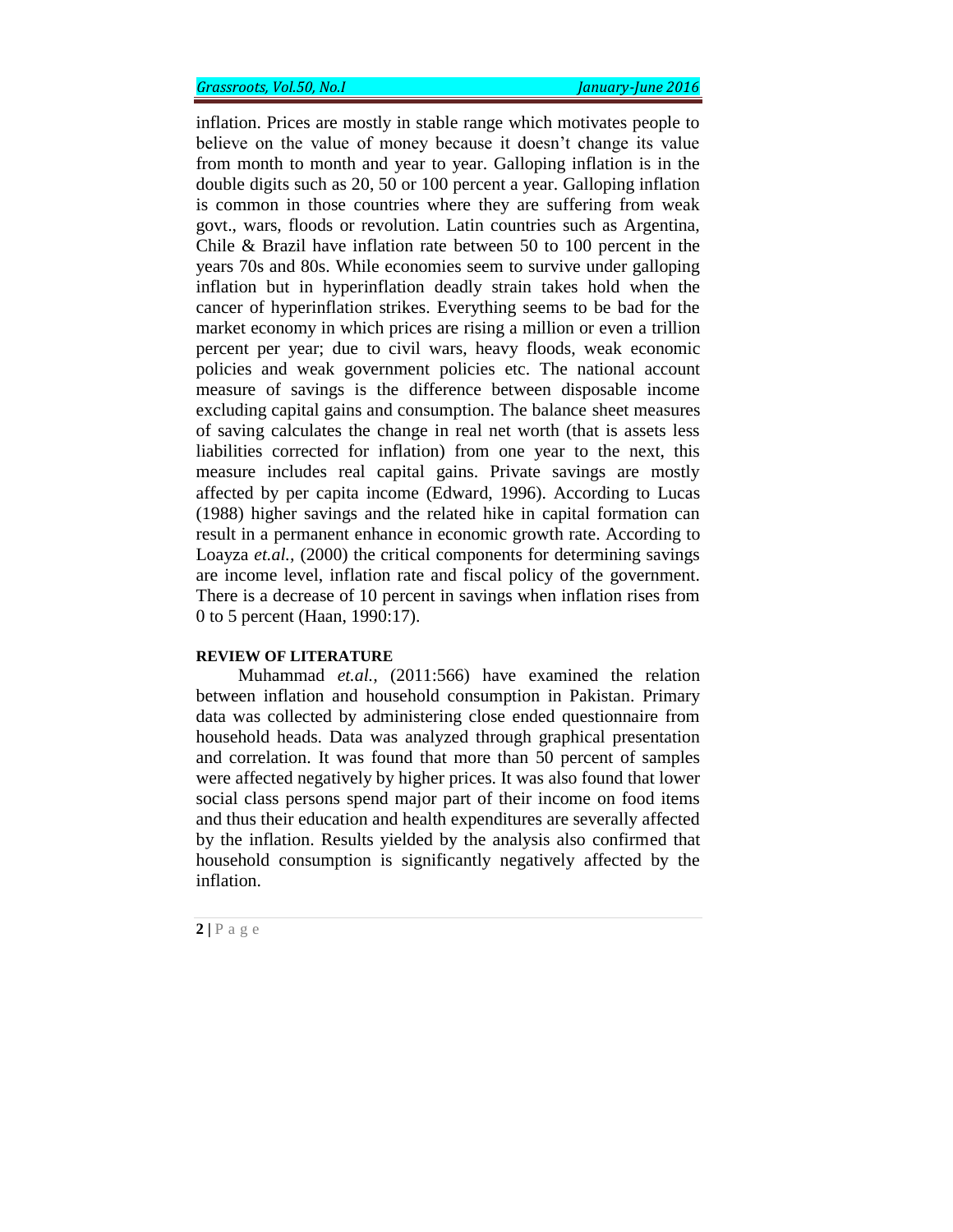Sher *et.al.*, (2011:116) conducted research on elements affecting the consumer's decision on purchasing power. Primary data were gathered from 415 students of University Sains, Malaysia. The results showed that three factors- Product, Price, place – are important in student's decision on purchasing motorcycles. Most respondents have indicated a negative significant relation between purchases and prices.

Abdul *et.al.,* (2011:58) conducted research in Pakistan to identify the determinants and causes of inflation and then to examine the impact of inflation on the economy. Through content analysis their findings confirmed that price rise in imported goods, loans provided to private sector and adaptive expectations are the critical determinants of inflation. It was found that fiscal policy has minimum role on the inflation. It was also found that inflation negatively affects not only trade balance, fiscal policy, Revenue department, construction department; but also lender & borrower, salaried persons, entrepreneurs, farmers and fixed payment receivers. Muhammad *et.al.,* (2011) found that inflation severally affected poor classes.

### **HYPOTHESES**

- H1: Inflation affects more on lower class of households than the middle class of households.
- H2: Impact of occupation is different for Inflation.
- H3: Inflation decreases the permanent income.
- H4: Impact of occupation is different for permanent income.
- H5: Inflation decreases the transitory income.
- H6: Impact of occupation is different for transitory income.
- H7: Inflation decreases the savings.
- H8: Impact of occupation is different for Savings.

#### **RESEARCH METHODOLOGY**

The universe of this study is a finite one. The 'content' of population in this research is "All different social class individual-Grade 16 and above - customers, Grade 1-15 customers, Business /Agriculture, Labor and Retired class of consumers". The 'extent' of population for this research is 'Hyderabad District' and 'time' is '2013'.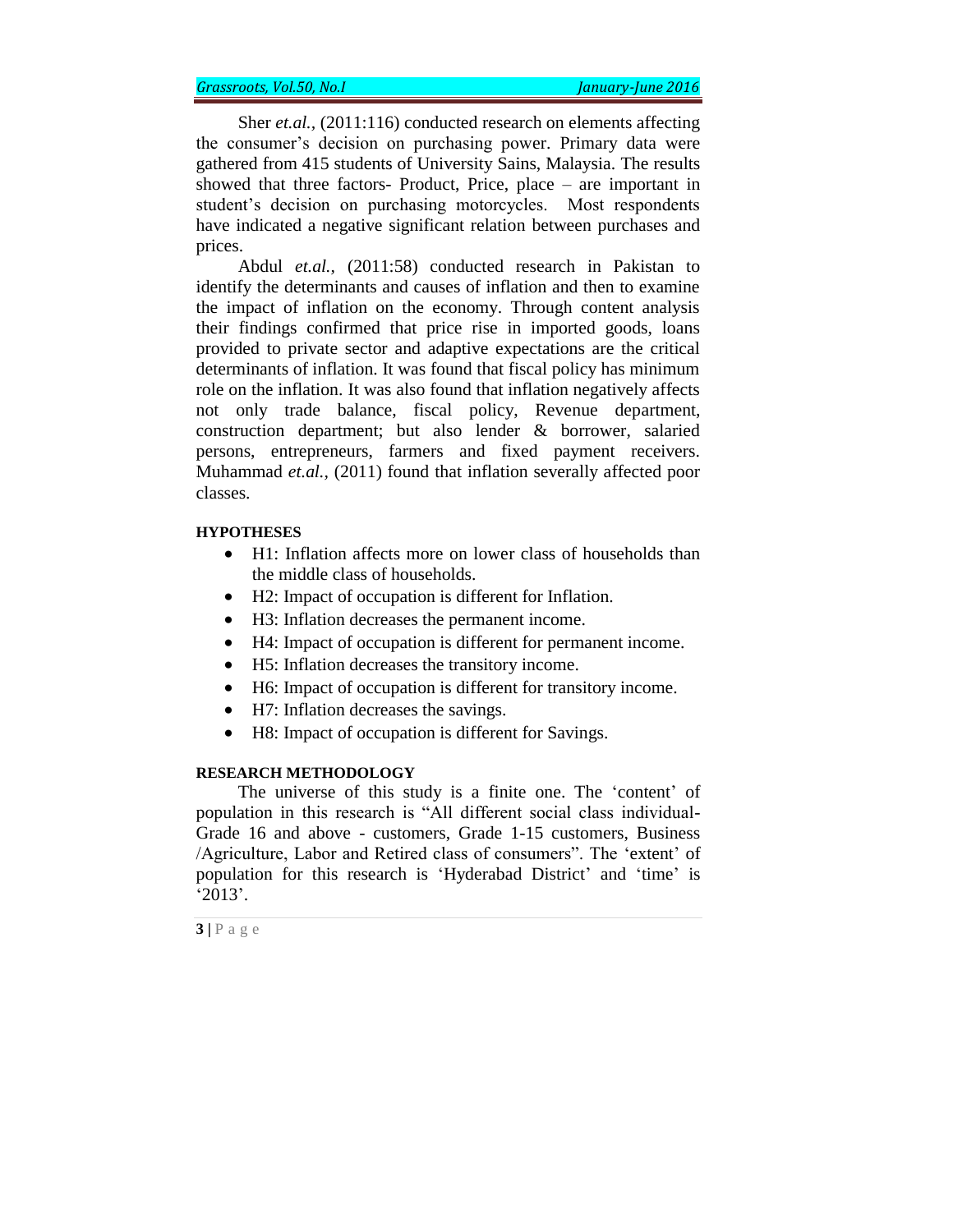| SAMPLE SIZE  |                |              |  |  |  |  |  |
|--------------|----------------|--------------|--|--|--|--|--|
| <b>Males</b> | <b>Females</b> | <b>Total</b> |  |  |  |  |  |
| 30           | 30             | 60           |  |  |  |  |  |
| 30           | 30             | 60           |  |  |  |  |  |
| 30           | 30             | 60           |  |  |  |  |  |
| 30           | 30             | 60           |  |  |  |  |  |
| 30           | 30             | 60           |  |  |  |  |  |
| 150          | 150            | 300          |  |  |  |  |  |
|              |                |              |  |  |  |  |  |

### **TABLE-1 SAMPLE SIZE**

**Source**: Field work.

### **Instruments**

- For measuring savings & Inflation we adapted tool designed by IVO Vlave and Nick Chater of Department of Psychology University College London, published in 2007.
- Income, transitory as well as permanent- was measured by the questionnaire designed by the researcher.

### **Reliability Measures of Different Scales**

Reliability test of Inflation Scale, having five questions, was 0.883 (Table-2). Cronbach alpha score of 0.88 is greater than the required one i.e., 0.70, which indicates the reliability of the instrument.

### **TABLE-2 RELIABILITY STATISTICS OF INFLATION (5 ITEMS)**

|                  | Cronbach's Alpha<br>Based on |            |
|------------------|------------------------------|------------|
| Cronbach's Alpha | <b>Standardized Items</b>    | N of Items |
| २२२              | 866                          |            |

**Source**: Field work.

Reliability test of Permanent Income scale, having three questions, was 0.822 (Table-3); which indicates that the instrument is reliable one.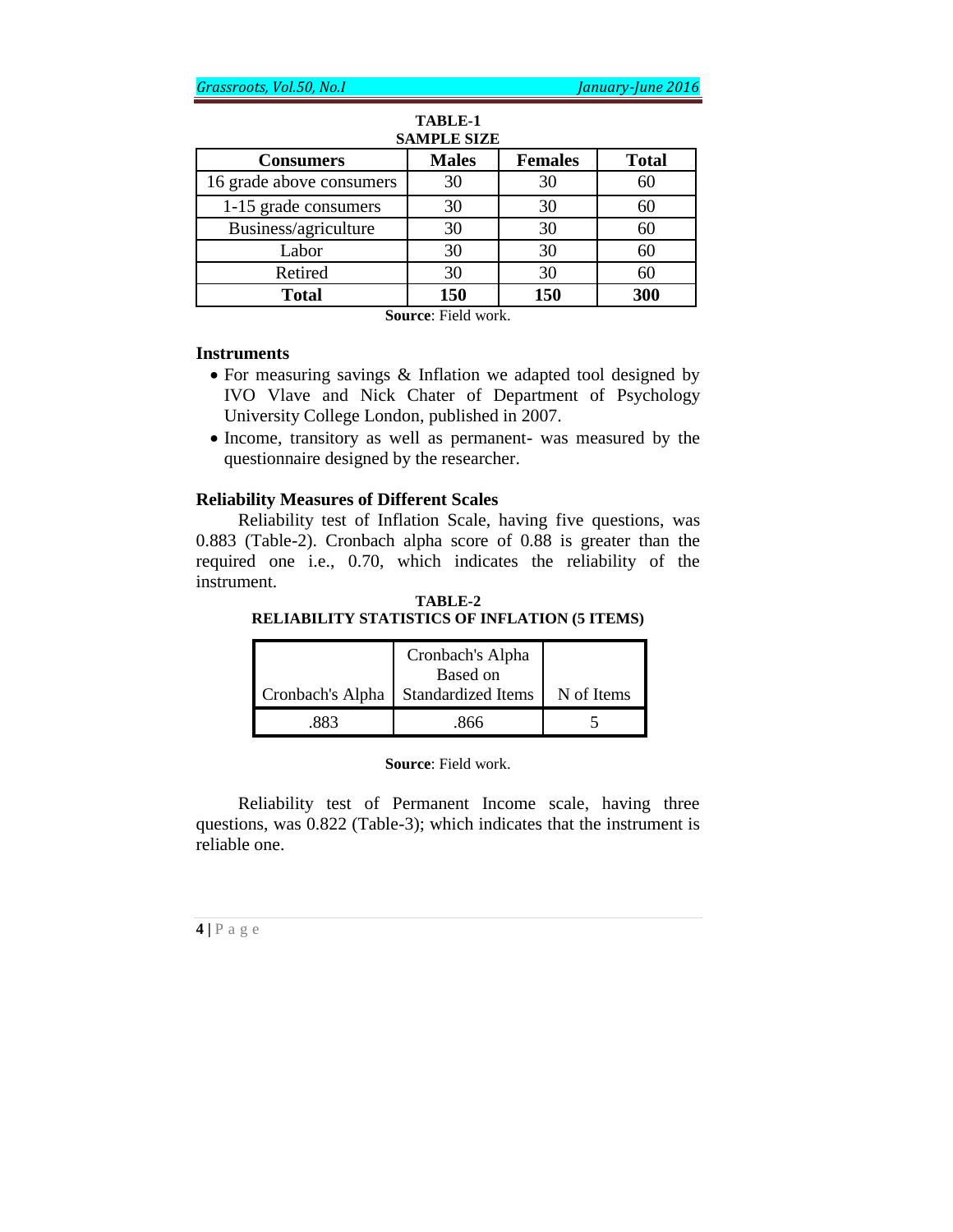### **TABLE-3**

### **RELIABILITY STATISTICS FOR PERMANENT INCOME (03 ITEMS)**

| Cronbach's Alpha<br>Based on                     |  |
|--------------------------------------------------|--|
| Cronbach's Alpha Standardized Items   N of Items |  |
|                                                  |  |

### **Source**: Field work.

Reliability test of Transitory Income scale, having four questions, was 0.855 (Table-4). This instrument is also reliable one with cronbach alpha score of greater than 0.70.

**TABLE-4 RELIABILITY STATISTICS FOR TRANSITORY INCOME (04 ITEMS)**

|     | Cronbach's Alpha                                |            |
|-----|-------------------------------------------------|------------|
|     | Based on<br>Cronbach's Alpha Standardized Items | N of Items |
| 855 | 857                                             |            |

**Source**: Field work.

Reliability test of Savings scale, having twenty one questions, was 0.708 (Table-5); the cronbach alpha score of 0.70 indicates that instrument is reliable for measuring the savings.

| TABLE-5                                             |  |  |  |  |  |  |
|-----------------------------------------------------|--|--|--|--|--|--|
| <b>RELIABILITY STATISTICS OF SAVINGS (21 ITEMS)</b> |  |  |  |  |  |  |

|                            | Cronbach's Alpha<br>Based on |            |  |  |  |
|----------------------------|------------------------------|------------|--|--|--|
| Cronbach's Alpha           | <b>Standardized Items</b>    | N of Items |  |  |  |
| .708                       | 701                          |            |  |  |  |
| <b>Source:</b> Field work. |                              |            |  |  |  |

**DATA ANALYSES**

Hypothesis 1 was tested through Independent sample t test. Table-6 provides descriptive statistics for lower and middle class respondents. N shows the number of lower and middle class respondents, which is 124 and 176 respectively. In table-7, the score of .410 in the column of significant level for Levene's test is more than the cut-off of .05, which indicates that there is no violation of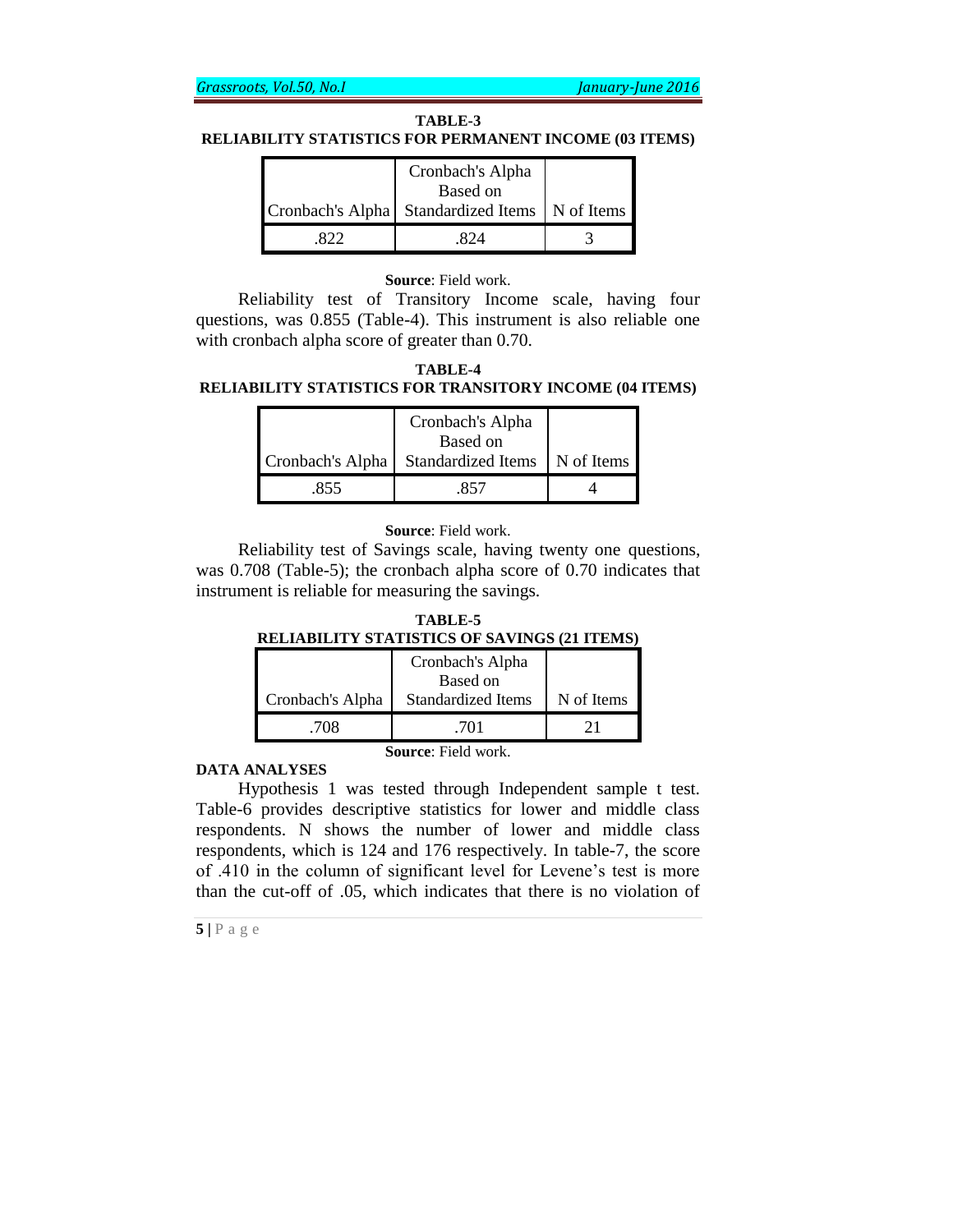assumption of equal variance. Therefore we have used the t-value provided in the equal variance assumed line. There was significant difference in scores for lower class(M=16.73, SD= 5.699) and middle class (M=15.16, SD= 5.420); P=.017 (two-tailed).Hence lower class is affected more by inflation as compared to and middle class consumers. Based on these findings alternative hypothesis is accepted and null hypothesis is rejected.

- **H0**: Lower social class is not affected from inflation as compared to middle social class of consumers.
- **HA:** Lower social class is affected more from inflation as compared to middle social class of consumers.

### **TABLE-6 GROUP STATISTICS**

### *Group Statistics*

|                       | <b>Social Class</b> | N   | Mean  | Std.<br><b>Deviation</b> | Std.<br><b>Error</b><br><b>Mean</b> |
|-----------------------|---------------------|-----|-------|--------------------------|-------------------------------------|
| SUM<br>INFI.<br>ATION | Lower<br><300000    | 124 | 16.73 | 5.699                    | .512                                |
|                       | Middle<br>>300000   | 176 | 15.16 | 5.420                    | .409                                |

**Source**: Field work.

| TABLE-7                  |  |  |  |  |  |  |  |
|--------------------------|--|--|--|--|--|--|--|
| INDEPENDENT SAMPLES TEST |  |  |  |  |  |  |  |

|                                          |                                   |   | Levene's<br>Test for<br>Equality of<br>Variances |                   |                            |               | t-test for Equality of Means |                                                         |                                                    |       |
|------------------------------------------|-----------------------------------|---|--------------------------------------------------|-------------------|----------------------------|---------------|------------------------------|---------------------------------------------------------|----------------------------------------------------|-------|
|                                          |                                   |   |                                                  |                   |                            |               |                              |                                                         | 95%<br>Confidence<br>Interval of the<br>Difference |       |
|                                          |                                   | F | Sig.                                             |                   | df                         | Sig.<br>$(2-$ | Mean                         | Std. Error<br>tailed) Difference Difference Lower Upper |                                                    |       |
| <b>SUM</b><br><b>INFLATION</b> variances | Equal<br>assumed                  |   |                                                  | 680 410 2.413 298 |                            | .016          | 1.567                        | 649                                                     | .289                                               | 2.844 |
|                                          | Equal<br>variances<br>not assumed |   |                                                  |                   | 2.392 256.517 .017         |               | 1.567                        | .655                                                    | .277                                               | 2.856 |
|                                          |                                   |   |                                                  |                   | <b>Source:</b> Field work. |               |                              |                                                         |                                                    |       |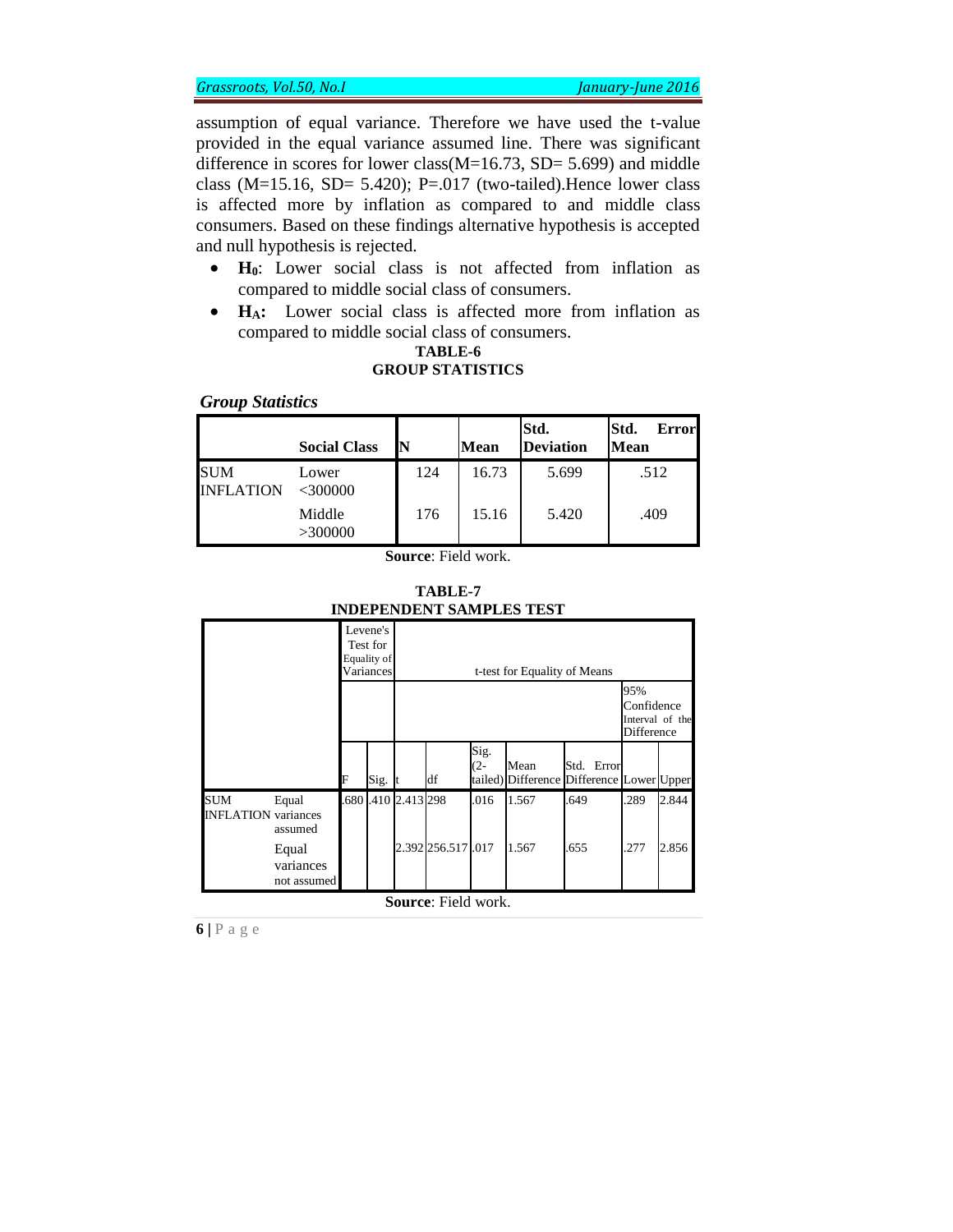Hypothesis 2 was tested through one-way ANOVA. Table-8 shows the mean and standard deviation for Govt. employees, Private employees, Business/Agriculture consumers, Labor and Retired consumers. N shows the number of respondents in different occupations. The results concluded that the Labor and Retired were getting more affected from inflation which is equal to 19.17 and 18.72 as compared to government employees, private employees and Business/Agriculture which is equal to 14.61, 13.71, and 12.55 respectively. Table-9 showed that the significance level is .000 which is less than .05, hence the difference is significant. In table-10, the test showed whether the variance in scores is the same for each of the groups. If sig value is greater than 0.05, it has not violated the assumption of homogeneity of variances. In table-11, the mean difference of the mean score of Govt. employee is significantly different from the mean difference of mean score of Labor (-4.559, p=.000) and Retired employees (-4.109, p=.000). The mean difference of the mean score of private employee is significantly different from the mean difference of mean score of Labor  $(-5.45, p=.000)$  and Retired employees  $(-5.00, p=.000)$ . The mean difference of the mean score of Business/Agriculture is significantly different from the mean difference of mean score of Labor (-6.617, p=.000) and Retired employees (-6.167, p=.000). The mean difference of the mean score of Labor is significantly different from the mean difference of mean score of Govt. employees (4.559, p=.000), Private employees (-5.459, p=.000) and Business/Agriculture (6.617, p=.000), The mean difference of the mean score of Retired is significantly different from the mean difference of mean score of Govt. employees (4.109, p=.000) and private employees (5.009, p=.000), Business/Agriculture  $(6.167, p=.000)$ . Therefore, alternative hypothesis is accepted and null hypothesis is rejected:

- **H0**: Impact of occupation is not different for inflation.
- **H<sub>A</sub>**: Impact of occupation is different for inflation.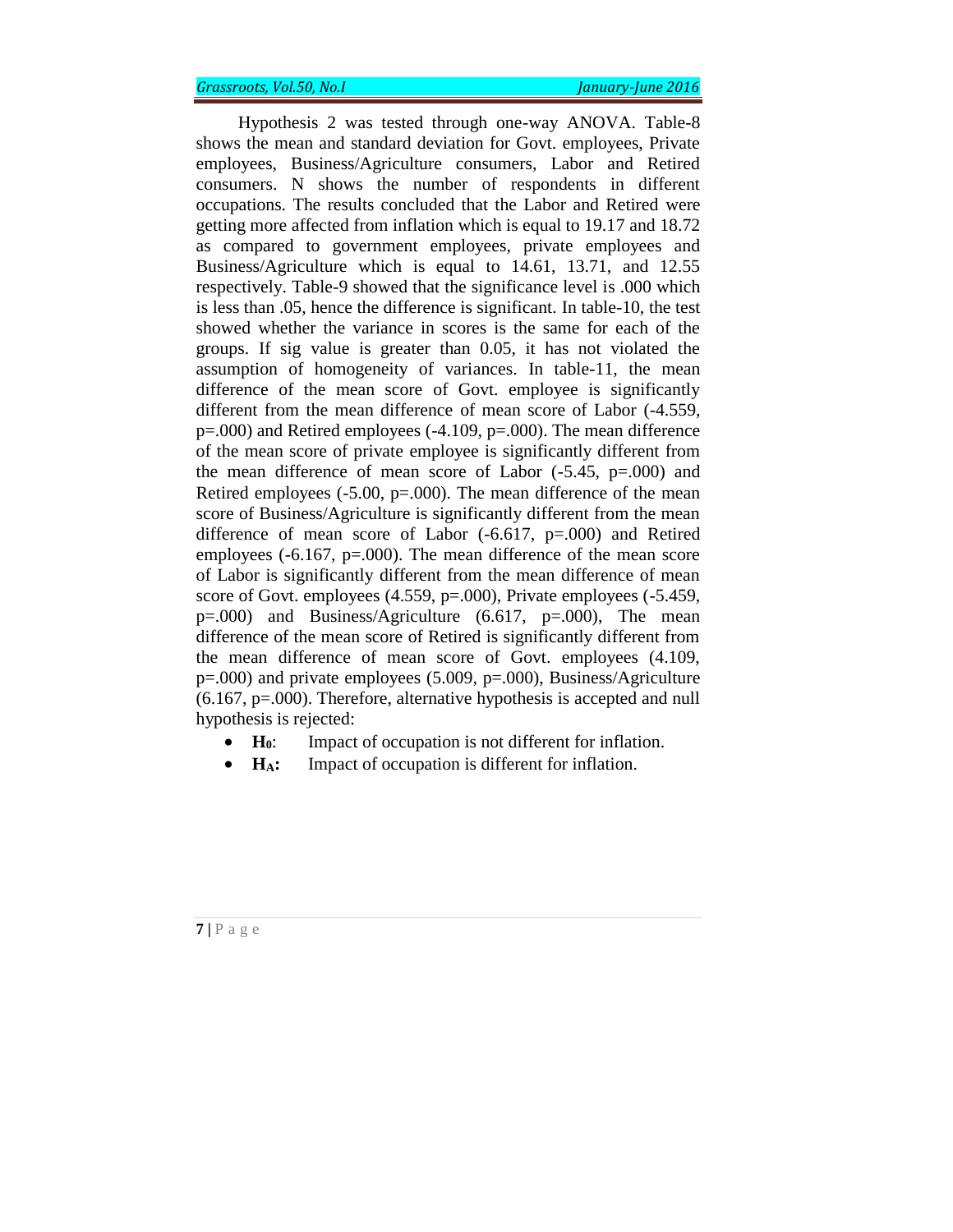### **TABLE-8 DESCRIPTIVE STATISTICS FOR INFLATION**

|                      | N   | <b>Mean</b> | Std.             | <b>Maximum</b> |
|----------------------|-----|-------------|------------------|----------------|
| Occupation           |     |             | <b>Deviation</b> |                |
| Govt. Employee       | 60  | 14.61       | 5.060            | 21             |
| Private Employee     | 60  | 13.71       | 5.018            | 21             |
| Business/Agriculture | 60  | 12.55       | 5.927            | 21             |
| Labor                | 60  | 19.17       | 4.089            | 21             |
| Retired              | 60  | 18.72       | 4.536            | 21             |
| Total                | 300 | 15.81       | 5.581            | 21             |

**Source**: Field work.

# **TABLE-9 TEST OF ANOVA ANOVA**

SUM INFLATION

|                       | Sum of Squares df |     | Mean Square F |             | Sig. |
|-----------------------|-------------------|-----|---------------|-------------|------|
| <b>Between Groups</b> | 2116.097          |     | 529.024       | 21.679 .000 |      |
| <b>Within Groups</b>  | 7198.690          | 295 | 24.402        |             |      |
| Total                 | 9314.787          | 299 |               |             |      |

**Source**: Field work.

### **TABLE-10 TEST OF HOMOGENEITY**

| Levene           |     |               |
|------------------|-----|---------------|
| <b>Statistic</b> | df1 | $\gamma_{ig}$ |
| 9.733            |     |               |

**Source**: Field work.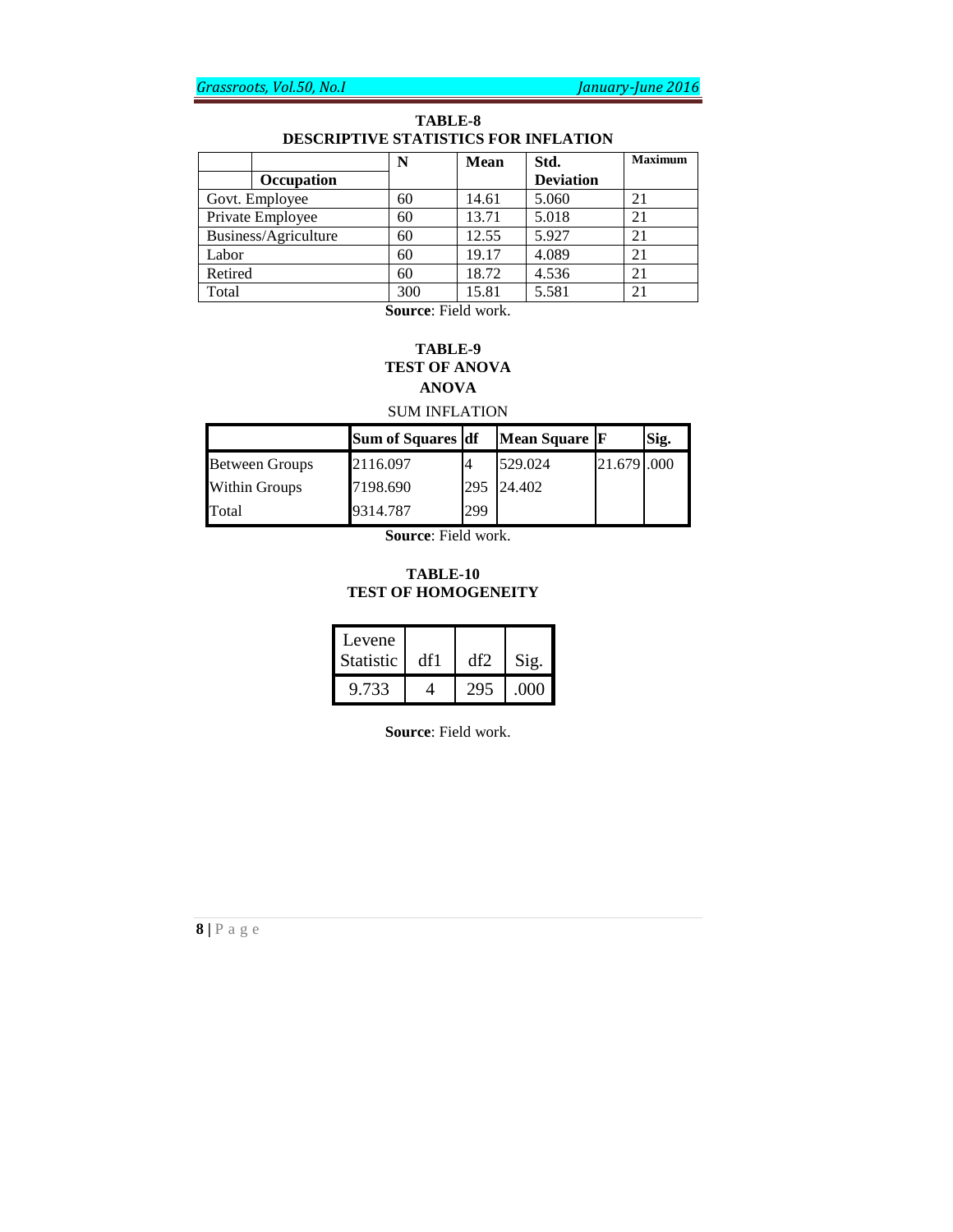Turkey HSD

|             |                             | Mean                       |       |      | 95% Confidence Interval |                |  |
|-------------|-----------------------------|----------------------------|-------|------|-------------------------|----------------|--|
| (1)         | Occupation (J) Occupation   | Difference Std.<br>$(I-J)$ | Error | Sig. | Lower<br>Bound          | Upper<br>Bound |  |
| Govt.       | Private Employee            | .900                       | .951  | .878 | $-1.71$                 | 3.51           |  |
| Employee    | Business/Agriculture 2.058  |                            | .846  | .110 | $-.26$                  | 4.38           |  |
|             | Labor                       | $-4.559*$                  | .846  | .000 | $-6.88$                 | $-2.24$        |  |
|             | Retired                     | $-4.109*$                  | .846  | .000 | $-6.43$                 | $-1.79$        |  |
| Private     | Govt. Employee              | $-.900$                    | .951  | .878 | $-3.51$                 | 1.71           |  |
| Employee    | Business/Agriculture 1.157  |                            | 1.001 | .776 | $-1.59$                 | 3.90           |  |
|             | Labor                       | $-5.459*$                  | 1.001 | .000 | $-8.21$                 | $-2.71$        |  |
|             | Retired                     | $-5.009*$                  | 1.001 | .000 | $-7.76$                 | $-2.26$        |  |
| Business/   | Govt. Employee              | $-2.058$                   | .846  | .110 | $-4.38$                 | .26            |  |
| Agriculture | Private Employee            | $-1.157$                   | 1.001 | .776 | $-3.90$                 | 1.59           |  |
|             | Labor                       | $-6.617*$                  | .902  | .000 | $-9.09$                 | $-4.14$        |  |
|             | Retired                     | $-6.167*$                  | .902  | .000 | $-8.64$                 | $-3.69$        |  |
| Labor       | Govt. Employee              | $4.559*$                   | .846  | .000 | 2.24                    | 6.88           |  |
|             | Private Employee            | 5.459*                     | 1.001 | .000 | 2.71                    | 8.21           |  |
|             | Business/Agriculture 6.617* |                            | .902  | .000 | 4.14                    | 9.09           |  |
|             | Retired                     | .450                       | .902  | .987 | $-2.03$                 | 2.93           |  |
| Retired     | Govt. Employee              | $4.109*$                   | .846  | .000 | 1.79                    | 6.43           |  |
|             | Private Employee            | $5.009*$                   | 1.001 | .000 | 2.26                    | 7.76           |  |
|             | Business/Agriculture        | $6.167*$                   | .902  | .000 | 3.69                    | 8.64           |  |
|             | Labor                       | $-.450$                    | .902  | .987 | $-2.93$                 | 2.03           |  |
|             | <b>Source:</b> Field work.  |                            |       |      |                         |                |  |

**TABLE-11 TEST OF MULTIPLE COMPARISON**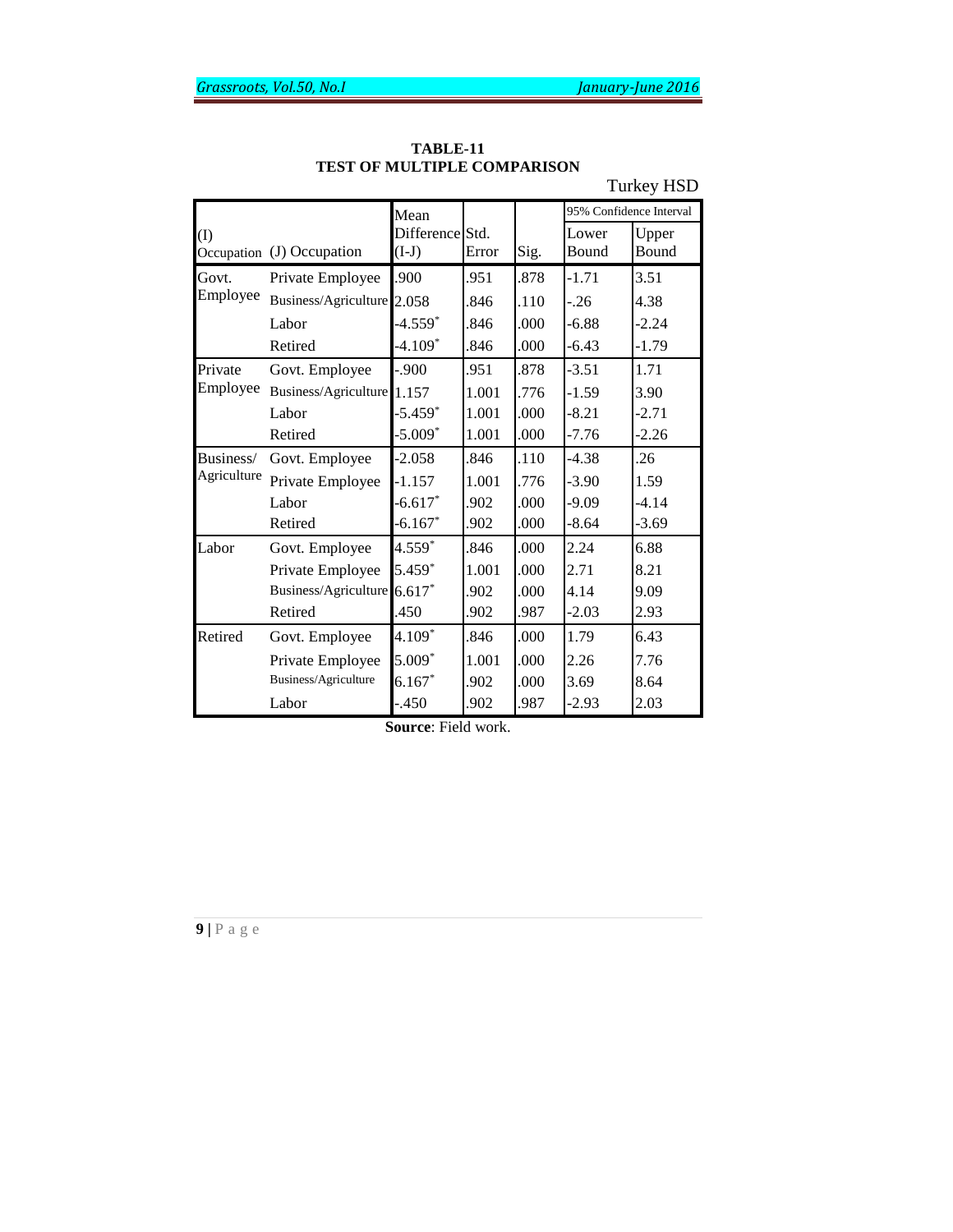



Hypothesis 3 was tested through Correlation, the result of the test showed that the correlation between the two variables is -0.133, p=0.021(Table-12). Both variables were significantly negatively related with strength of 0.133. Therefore, alternative hypothesis is accepted and null hypothesis is rejected.

- **H0**: Inflation does not decrease permanent income.
- **HA:** Inflation decreases permanent income.

#### **TABLE-12 CORRELATION**

|                                      |                            |          | <b>Sum Inflation Permanent Income</b> |
|--------------------------------------|----------------------------|----------|---------------------------------------|
| <b>SUM INFLATION</b>                 | <b>Pearson Correlation</b> |          | $-.133*$                              |
|                                      | Sig. (2-tailed)            |          | .021                                  |
|                                      | N                          | 300      | 300                                   |
| PERMANENT INCOME Pearson Correlation |                            | $-.133*$ |                                       |
|                                      | Sig. (2-tailed)            | .021     |                                       |
|                                      | N                          | 300      | 300                                   |

**Source**: Field work.

Hypothesis 4 was tested through one-way ANOVA. The results of table-13 showed that the Labor and Retired were getting less Permanent income the mean score of which is equal to 9.98 and 7.70, respectively, as compared to govt. employees, private employees and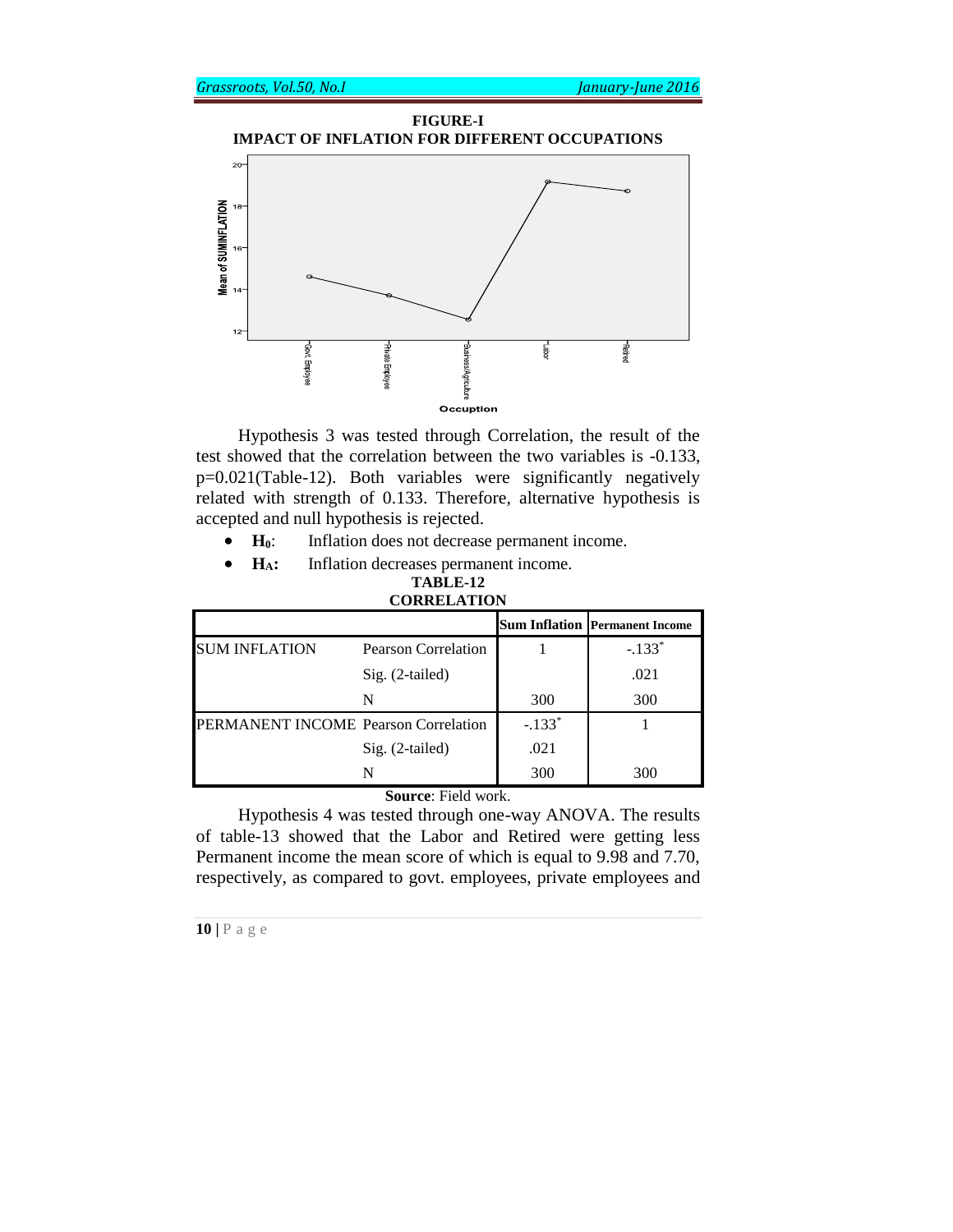Business/Agriculture which is equal to 10.92, 10.10, 12.22 respectively; with a significant difference of .000 (Table-14).

**TABLE-13**

### **DESCRIPTIVE STATISTICS FOR PERMANENT INCOME**

|                      |            | N   | <b>Mean</b> | Std.             | <b>Maximum</b> |
|----------------------|------------|-----|-------------|------------------|----------------|
|                      | Occupation |     |             | <b>Deviation</b> |                |
| Govt. Employee       |            | 60  | 10.92       | 3.686            | 15             |
| Private Employee     |            | 60  | 10.10       | 4.753            | 15             |
| Business/Agriculture |            | 60  | 12.22       | 2.706            | 15             |
| Labor                |            | 60  | 9.98        | 4.148            | 15             |
| Retired              |            | 60  | 7.70        | 3.321            | 15             |
| Total                |            | 300 | 10.24       | 3.975            | 15             |

### **Source**: Field work.

# **TABLE-14**

#### **TEST OF ANOVA**

|                       | Sum<br>of<br>Squares | df  | Mean<br>Square |        | Sig. |
|-----------------------|----------------------|-----|----------------|--------|------|
| <b>Between Groups</b> | 663.276              |     | 165.819        | 12.046 | .000 |
| <b>Within Groups</b>  | 4060.921             | 295 | 13.766         |        |      |
| Total                 | 4724.197             | 299 |                |        |      |

#### **Source**: Field work. **TABLE-15 TEST OF HOMOGENEITY OF VARIANCES**

| atıstıc<br>$L$ evene $V$ | $\mathbf{C}$ | 10 <sup>o</sup> |   |
|--------------------------|--------------|-----------------|---|
| V V 16                   |              |                 | ഥ |

**Source**: Field work.

Table-16, the mean difference of the mean score of Govt. employee is significantly different from the mean difference of mean score of Retired employees (3.224, p=.000). The mean difference of the mean score of private employee is significantly different from the mean difference of mean score of Retired employees (2.398, p=.014) and Business/Agriculture  $(-2.119, p= 0.041)$ . The mean difference of the mean score of Business/Agriculture is significantly different from the mean difference of mean score of Labor (2.233, p=.010), Retired employees (4.517, p=.000) and private employees (2.119, p=.041). The mean difference of the mean score of Labor is significantly different from the mean difference of mean score of Business/Agriculture  $(-2.333, p=0.010)$  and Retired  $(2.283, p=0.008)$ .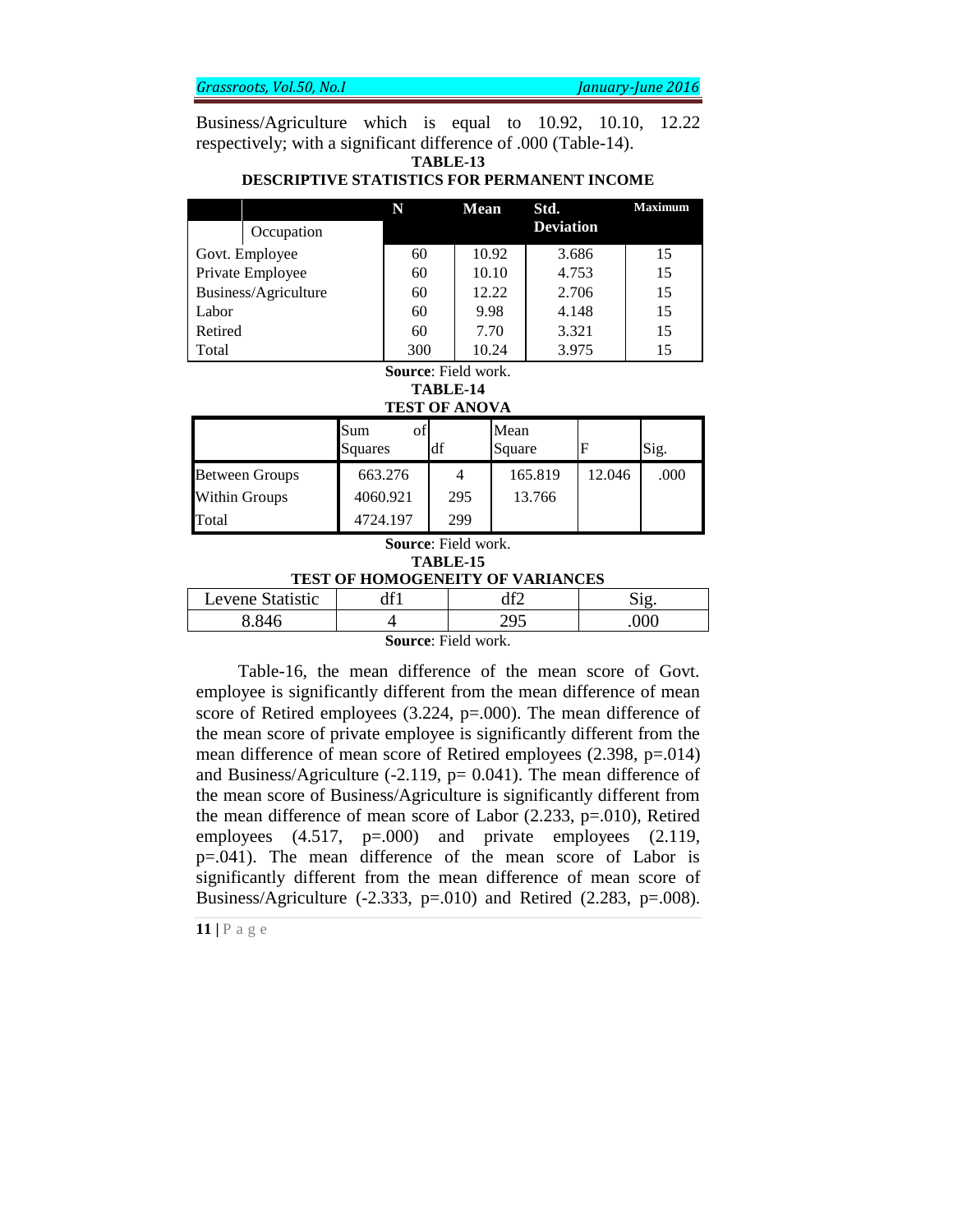The mean difference of the mean score of Retired is significantly different from the mean difference of mean score of government employees (-3.224, p=.000) and private employees (-2.398, p=.014), Business/Agriculture (-4.517,  $p=.000$ ) and labor (-2.283,  $P=.008$ ). Therefore, alternative hypothesis is accepted and null hypothesis is rejected:

**H0**: Impact of occupation is not different for Permanent income **HA:** Impact of occupation is different for Permanent income

| PERMANENT INCOME TUKEY HSD |                         |                               |                      |       |                        |                              |
|----------------------------|-------------------------|-------------------------------|----------------------|-------|------------------------|------------------------------|
| (I)                        |                         | <b>Mean</b>                   |                      |       | 95%<br><b>Interval</b> | Confidence                   |
| Occupatio<br>n             | (J) Occupation          | <b>Differenc</b><br>$e$ (I-J) | Std.<br><b>Error</b> | Sig.  | Lower<br><b>Bound</b>  | <b>Upper</b><br><b>Bound</b> |
| Govt.                      | Private Employee .826   |                               | .714                 | .776  | $-1.13$                | 2.79                         |
| Employee                   | Business/Agriculture    | $-1.293$                      | .635                 | .252  | $-3.04$                | .45                          |
|                            | Labor                   | .941                          | .635                 | .576  | $-.80$                 | 2.68                         |
|                            | Retired                 | $3.224*$                      | .635                 | .000  | 1.48                   | 4.97                         |
| Private                    | Govt. Employee          | $-.826$                       | .714                 | .776  | $-2.79$                | 1.13                         |
| Employee                   | Business/Agriculture    | $-2.119*$                     | .752                 | .041  | $-4.18$                | $-.06$                       |
|                            | Labor                   | .114                          | .752                 | 1.000 | $-1.95$                | 2.18                         |
|                            | Retired                 | 2.398*                        | .752                 | .014  | .33                    | 4.46                         |
| Business/                  | Govt. Employee          | 1.293                         | .635                 | .252  | $-.45$                 | 3.04                         |
| Agriculture                | Private Employee 2.119* |                               | .752                 | .041  | .06                    | 4.18                         |
|                            | Labor                   | $2.233*$                      | .677                 | .010  | .37                    | 4.09                         |
|                            | Retired                 | $4.517*$                      | .677                 | .000  | 2.66                   | 6.38                         |
| Labor                      | Govt. Employee          | $-.941$                       | .635                 | .576  | $-2.68$                | .80                          |
|                            | Private Employee -.114  |                               | .752                 | 1.000 | $-2.18$                | 1.95                         |
|                            | Business/Agriculture    | $-2.233*$                     | .677                 | .010  | $-4.09$                | $-.37$                       |
|                            | Retired                 | $2.283*$                      | .677                 | .008  | .42                    | 4.14                         |
| Retired                    | Govt. Employee          | $-3.224*$                     | .635                 | .000  | -4.97                  | $-1.48$                      |
|                            | Private Employee        | $-2.398*$                     | .752                 | .014  | $-4.46$                | $-.33$                       |
|                            | Business/Agriculture    | $-4.517*$                     | .677                 | .000  | $-6.38$                | $-2.66$                      |
|                            | Labor                   | $-2.283*$                     | .677                 | .008  | -4.14                  | $-.42$                       |

| TABLE-16                            |      |
|-------------------------------------|------|
| <b>TEST OF MULTIPLE COMPARISONS</b> |      |
| PPMI                                | TTAT |

\*. The mean difference is significant at the 0.05 level.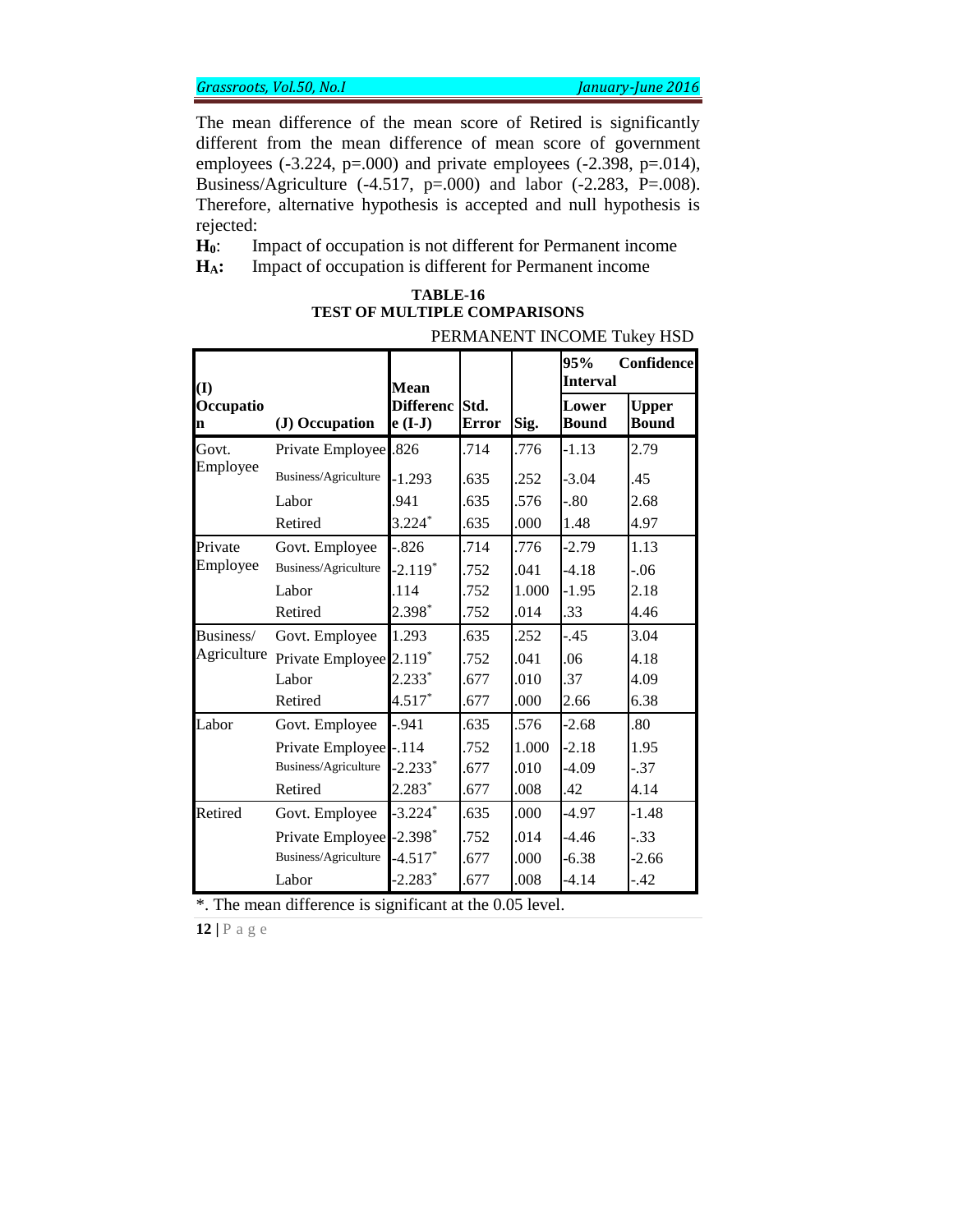|                      |                     | <b>SUM INFLATION Y INCOME</b> | <b>TRANSITOR</b> |
|----------------------|---------------------|-------------------------------|------------------|
| <b>SUM INFLATION</b> | Pearson Correlation |                               | $-.260**$        |
|                      | Sig. (2-tailed)     |                               | .000             |
|                      | N                   | 300                           | 300              |
| <b>TRANSITORY</b>    | Pearson Correlation | $-.260**$                     |                  |
| <b>INCOME</b>        | Sig. (2-tailed)     | .000                          |                  |
|                      | N                   | 300                           | 300              |

## **TABLE-17 CORRELATION**

**Source**: Field work.

Hypothesis 5: predicted, that this was tested through Correlation, the result of the test shown the correlation between the two variables is -0.260, p=0.000. Both variables were significantly negatively related with a moderate strength of 0.260. Therefore, alternative hypothesis is accepted and null hypothesis is rejected.

**H0**: Inflation does not decrease transitory income.

**HA:** Inflation decreases transitory income.

Hypothesis 6 was tested through one-way ANOVA. The results of table-18 showed that the Labor and Retired were getting less transitory income the mean score of which is equal to 9.08 and 9.23, respectively, as compared to Govt. employees, Private employees and Business/Agriculture which is equal to 14.59, 14.61, and 14.92 respectively; with a significant level of 0.000 (Table-19). In table-21, the mean difference of the mean score of Govt. employee is significantly different from the mean difference of mean score of Retired employees  $(5.362, p=.000)$  and labor  $(5.512, p=.000)$ . The mean difference of the mean score of private employee is significantly different from the mean difference of mean score of Retired employees  $(5.376 \text{ p} = 0.000)$  and labor  $(5.526, \text{ p} = 0.000)$ . The mean difference of the mean score of Business/Agriculture is significantly different from the mean difference of mean score of Labor (5.833, p=.000) and Retired employees (5.683, p=.000). The mean difference of the mean score of Labor is significantly different from the mean difference of mean score of Business/Agriculture (-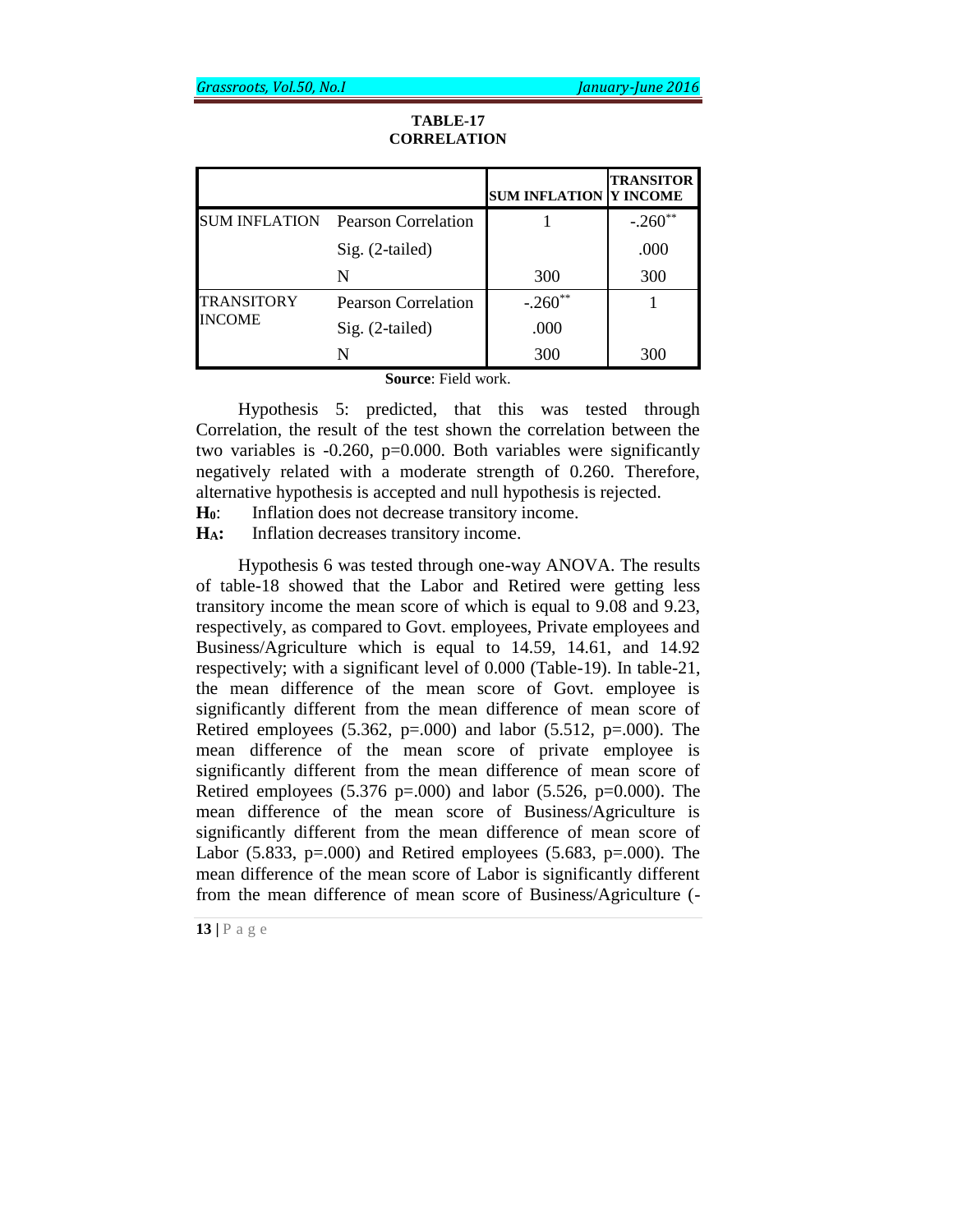5.833, p=.000), Govt. employees (-5.512, p=.000) and private employees (-5.526, p= .000) The mean difference of the mean score of Retired is significantly different from the mean difference of mean score of Govt. employees (-5.362, p=.000), private employees (5.376, p=.000) and Business/Agriculture (-5.683, p=.000). Therefore, alternative hypothesis is accepted and null hypothesis is rejected. **H0**: Impact of occupation is not different for transitory income.

**HA:** Impact of occupation is different for transitory income.





Hypothesis 7 was tested through Correlation, the result of the test showed that correlation between the two variables is -0.277, p=0.000. Both variables were significantly negatively related with a moderate strength of 0.277. Therefore, alternative hypothesis is accepted and null hypothesis is rejected.

- **H**<sub>0</sub>: Inflation does not decrease savings.
- **H<sub>A</sub>**: Inflation decreases savings.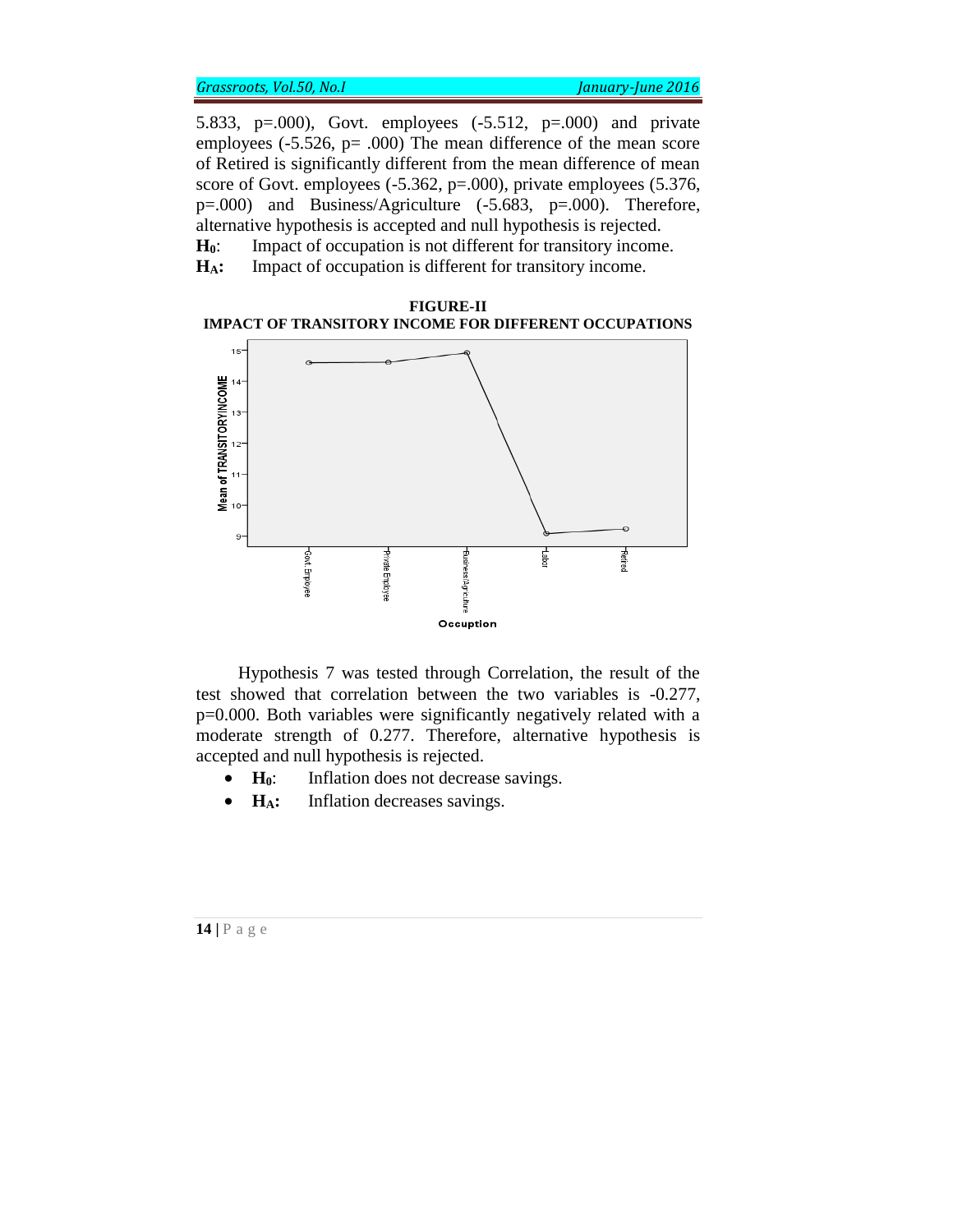### **TABLE 18 DESCRIPTIVE STATISTICS FOR TRANSITORY INCOME**

|                      | N   | <b>Mean</b> | Std.             | <b>Maximum</b> |
|----------------------|-----|-------------|------------------|----------------|
| Occupation           |     |             | <b>Deviation</b> |                |
| Govt. Employee       | 60  | 14.59       | 4.762            | 20             |
| Private Employee     | 60  | 14.61       | 4.024            | 19             |
| Business/Agriculture | 60  | 14.92       | 4.043            | 20             |
| Labor                | 60  | 9.08        | 4.533            | 20             |
| Retired              | 60  | 9.23        | 4.589            | 18             |
| <b>Total</b>         | 300 | 12.49       | 5.191            | 20             |

**Source**: Field work.

# **TABLE-19 TEST OF ANOVA**

|                       | <b>Sum of Squares</b> | df  | Mean Square |        | Sig. |
|-----------------------|-----------------------|-----|-------------|--------|------|
| <b>Between Groups</b> | 2220.253              | 4   | 555.063     | 28.054 | .000 |
| <b>Within Groups</b>  | 5836.694              | 295 | 19.785      |        |      |
| Total                 | 8056.947              | 299 |             |        |      |

**Source**: Field work.

### **TABLE-20 TEST OF HOMOGENEITY OF VARIANCES**

| Levene Statistic |  |  |
|------------------|--|--|
|                  |  |  |

**Source**: Field work.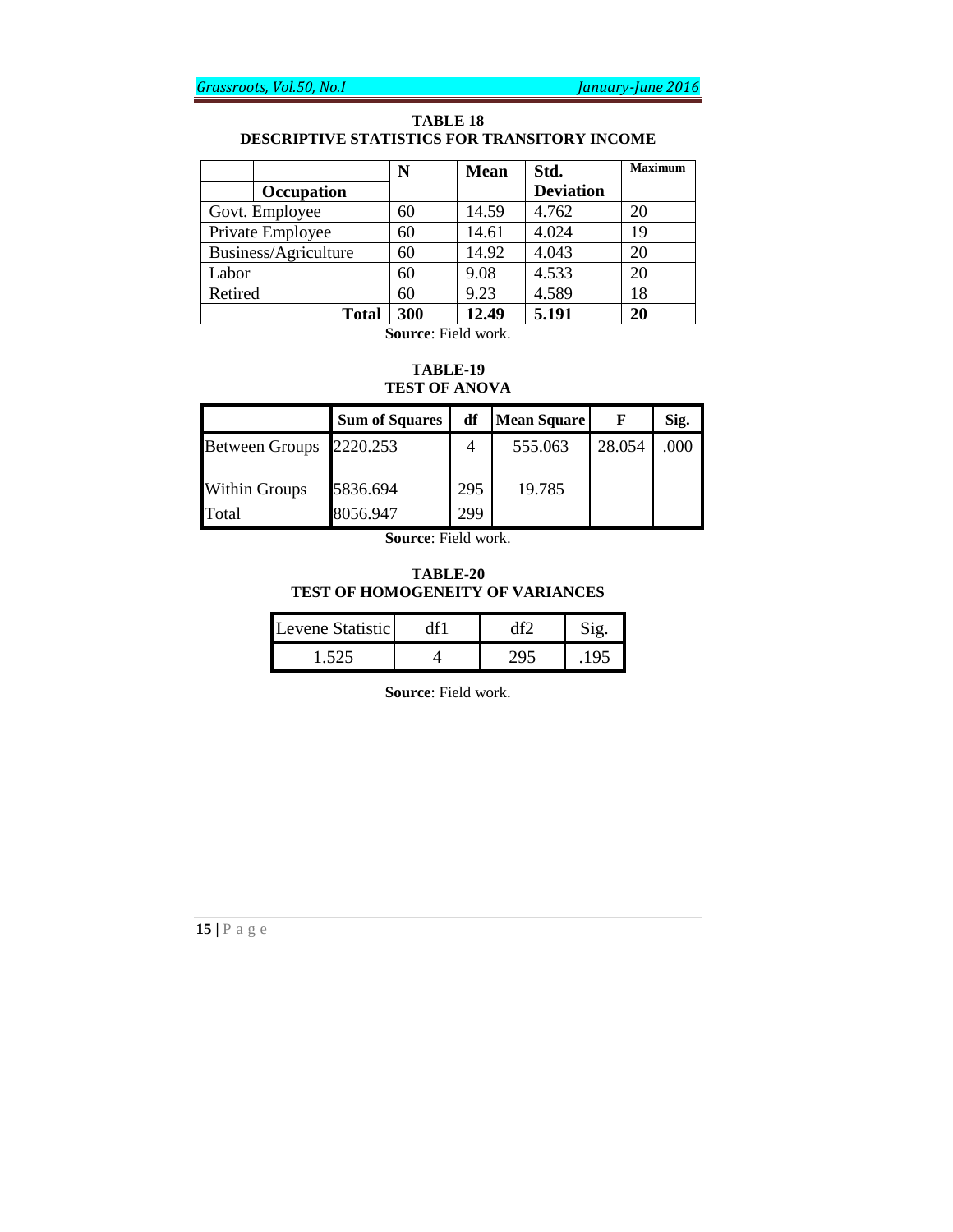|             |                            | Mean                       |       |       | 95%<br>Interval | Confidence     |
|-------------|----------------------------|----------------------------|-------|-------|-----------------|----------------|
| $\rm(I)$    | Occupation (J) Occupation  | Difference Std.<br>$(I-J)$ | Error | Sig.  | Lower<br>Bound  | Upper<br>Bound |
| Govt.       | Private Employee           | $-0.015$                   | .856  | 1.000 | $-2.36$         | 2.34           |
| Employee    | Business/Agriculture       | $-.322$                    | .762  | .993  | $-2.41$         | 1.77           |
|             | Labor                      | $5.512*$                   | .762  | .000  | 3.42            | 7.60           |
|             | Retired                    | 5.362*                     | .762  | .000  | 3.27            | 7.45           |
| Private     | Govt. Employee             | .015                       | .856  | 1.000 | $-2.34$         | 2.36           |
| Employee    | Business/Agriculture -.307 |                            | .901  | .997  | $-2.78$         | 2.17           |
|             | Labor                      | $5.526*$                   | .901  | .000  | 3.05            | 8.00           |
|             | Retired                    | 5.376*                     | .901  | .000  | 2.90            | 7.85           |
| Business/   | Govt. Employee             | .322                       | .762  | .993  | $-1.77$         | 2.41           |
| Agriculture | Private Employee           | .307                       | .901  | .997  | $-2.17$         | 2.78           |
|             | Labor                      | 5.833*                     | .812  | .000  | 3.60            | 8.06           |
|             | Retired                    | 5.683*                     | .812  | .000  | 3.45            | 7.91           |
| Labor       | Govt. Employee             | $-5.512*$                  | .762  | .000  | $-7.60$         | $-3.42$        |
|             | Private Employee           | $-5.526*$                  | .901  | .000  | $-8.00$         | $-3.05$        |
|             | Business/Agriculture       | $-5.833*$                  | .812  | .000  | $-8.06$         | $-3.60$        |
|             | Retired                    | $-150$                     | .812  | 1.000 | $-2.38$         | 2.08           |
| Retired     | Govt. Employee             | $-5.362*$                  | .762  | .000  | $-7.45$         | $-3.27$        |
|             | Private Employee           | $-5.376*$                  | .901  | .000  | $-7.85$         | $-2.90$        |
|             | Business/Agriculture       | $-5.683*$                  | .812  | .000  | $-7.91$         | $-3.45$        |
|             | Labor                      | .150                       | .812  | 1.000 | $-2.08$         | 2.38           |

**TABLE-21 TEST OF MULTIPLE COMPARISONS**

Tukey HSD

**Source**: Field work.

Hypothesis 8 was tested through one-way ANOVA. Descriptive statistics for this hypothesis are shown in table-23. The results showed that the Labor and Retired were having fewer saving m= 55.07 and m=51.27 as compared to Govt. employees, Private employees and Business/Agriculture which is equal to 65.82, 67.59, 59.40 respectively and this difference is significant i.e. 0 .000 (table-24).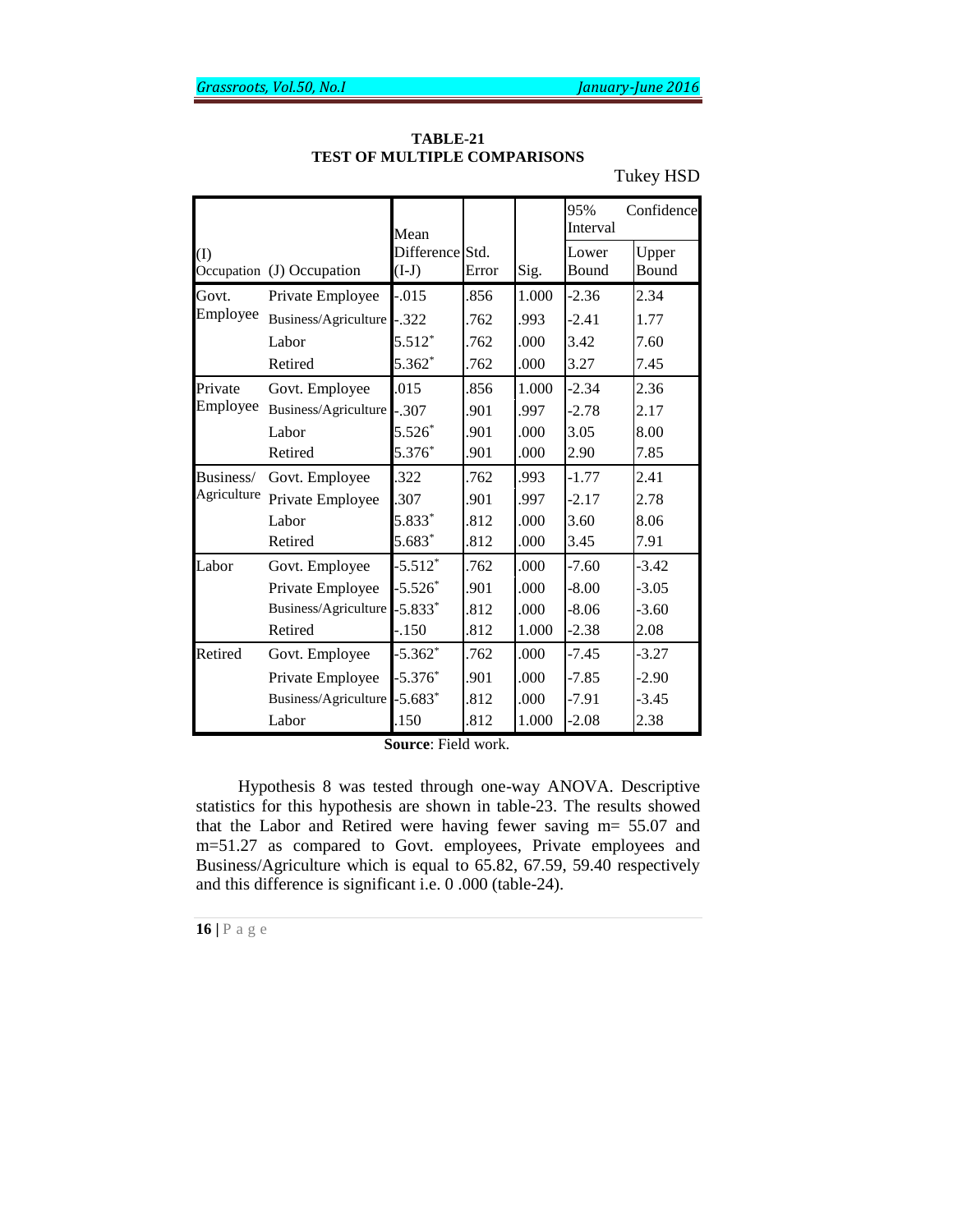# **TABLE-22 CORRELATION**

|                                |                            | <b>SUM INFLATION SUM SAVINGS</b> |           |
|--------------------------------|----------------------------|----------------------------------|-----------|
| <b>SUM</b><br><b>INFLATION</b> | <b>Pearson Correlation</b> |                                  | $-.277**$ |
|                                | Sig. (2-tailed)            |                                  | .000      |
|                                | N                          | 300                              | 300       |
| <b>SUM SAVINGS</b>             | Pearson Correlation        | $-.277**$                        |           |
|                                | Sig. (2-tailed)            | .000                             |           |
|                                |                            | 300                              | 300       |

\*\*. Correlation is significant at the 0.01 level (2-tailed)

**Source**: Field work.

| TABLE-23 |  |      |    |  |  |
|----------|--|------|----|--|--|
|          |  | Mean | Sı |  |  |

|                      | N   | <b>Mean</b> | <b>Std. Deviation</b> | <b>Maximum</b> |
|----------------------|-----|-------------|-----------------------|----------------|
| Occupation           |     |             |                       |                |
| Govt. Employee       | 60  | 65.82       | 8.467                 | 86             |
| Private Employee     | 60  | 58.59       | 8.218                 | 85             |
| Business/Agriculture | 60  | 59.40       | 9.599                 | 87             |
| Labor                | 60  | 55.07       | 5.440                 | 67             |
| Retired              | 60  | 51.27       | 6.989                 | 66             |
| Total                | 300 | 59.72       | 9.816                 | 87             |

## **Source**: Field work. **TABLE-24 TEST OF ANOVA**

|                          | <b>Sum of Squares</b> | ıdf | <b>Mean Square</b> |        | Sig. |
|--------------------------|-----------------------|-----|--------------------|--------|------|
| Between Groups 11071.580 |                       |     | 2767.895           | 46.029 | .000 |
| <b>Within Groups</b>     | 17739.337             | 295 | 60.133             |        |      |
| Total                    | 28810.917             | 299 |                    |        |      |

**Source**: Field work.

In table-26, the mean difference of the mean score of Govt. employee is significantly different from the mean difference of mean score of Labor (10.756, p=.000), Retired employees (14.556, p=.000) and Business/Agriculture (6.423, p=.000). The mean difference of the mean score of private employee is significantly different from the mean difference of mean score of Labor (12.519, p=.000), Retired employees (16.319, p=.000) and Business/Agriculture (8.185, p=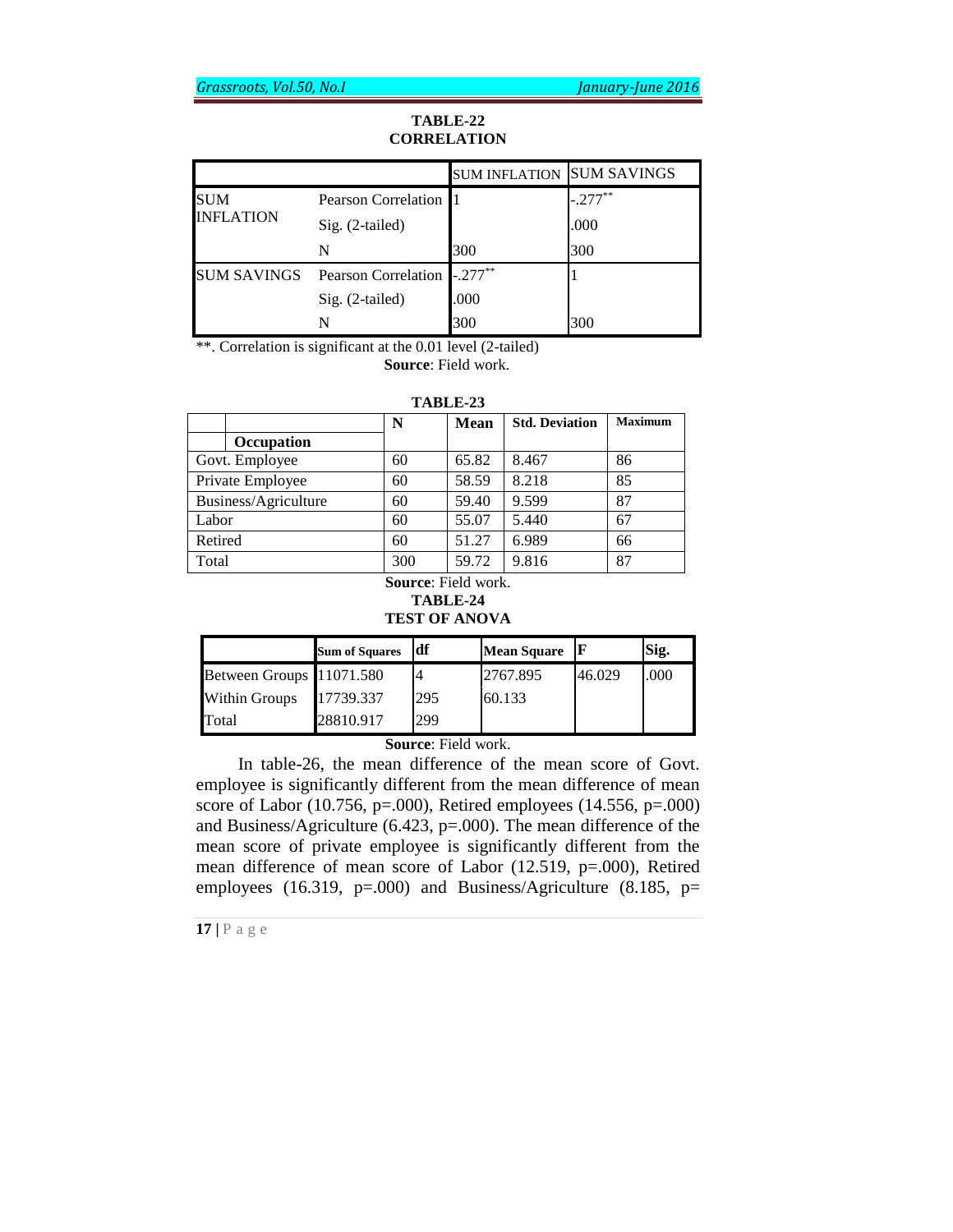.000). The mean difference of the mean score of Business/Agriculture is significantly different from the mean difference of mean score of Labor (4.333, p=.020), Retired employees (8.133, p=.000) Govt. employees  $(-6.423, p=.000)$  and private employees  $(-8.185, p=.000)$ . The mean difference of the mean score of Labor is significantly different from the mean difference of mean score of Govt. employees (-10.756, p=.000), Private employees (-12.519, p=.000) and Business/Agriculture (-4.333, p=.020), The mean difference of the mean score of Retired is significantly different from the mean difference of mean score of Govt. employees (-14.556, p=.000) and private employees (-16.319, p=.000) and Business/Agriculture (- 8.133, p=.000). Therefore, alternative hypothesis is accepted and null hypothesis is rejected.

• **H**<sub>0</sub>: Impact of occupation is not different for savings



• **H<sub>A</sub>**: Impact of occupation is different for Savings

**Figure-III**: Savings for different occupations

| <b>TABLE-25</b><br>TEST OF HOMOGENEITY OF VARIANCES |  |     |      |  |  |
|-----------------------------------------------------|--|-----|------|--|--|
| Levene Statistic df1                                |  | ብfን |      |  |  |
| I3 147                                              |  |     | .015 |  |  |

**Source**: Field work.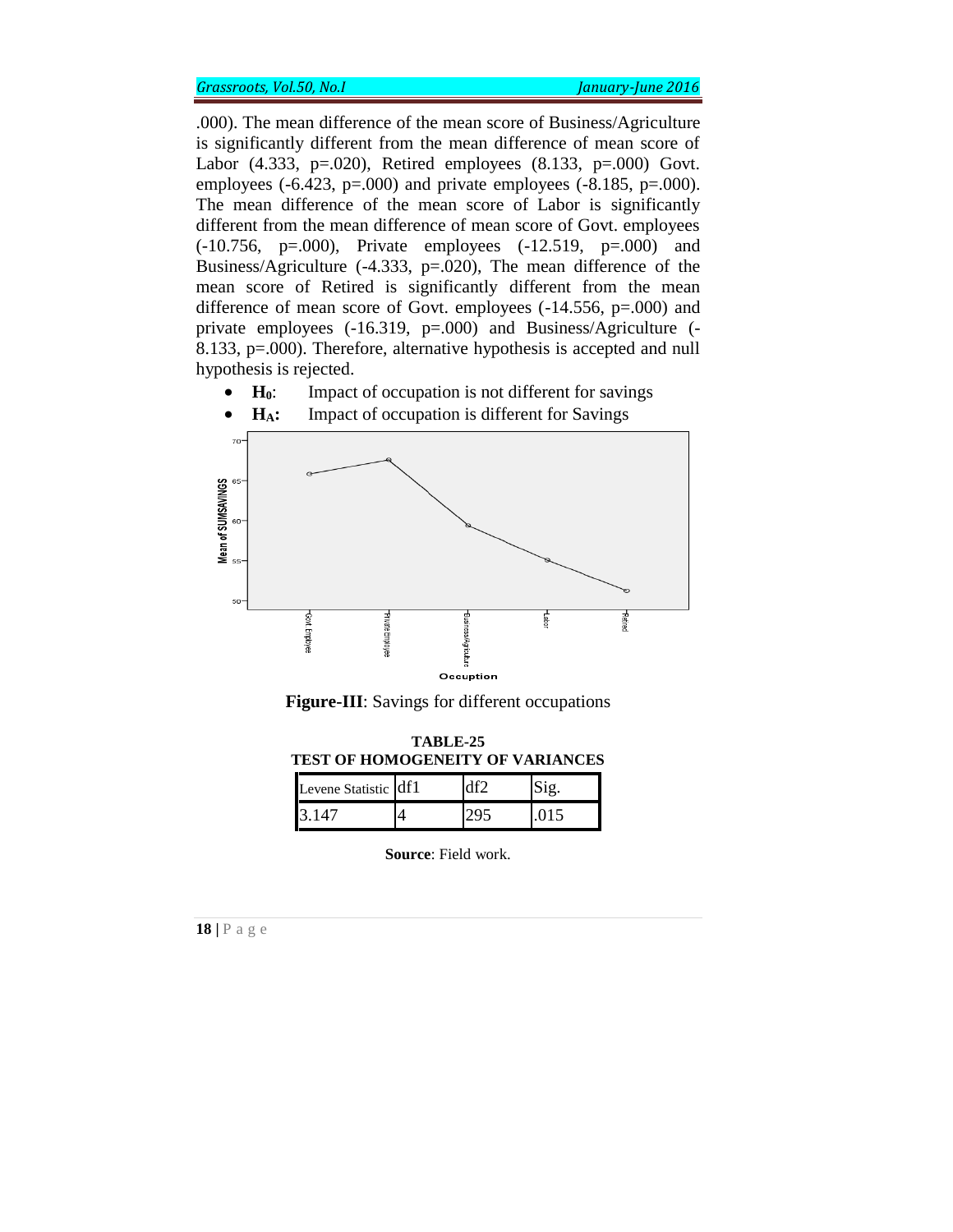|                          |                             | Mean            |       |      | 95%<br>Interval | Confidence |
|--------------------------|-----------------------------|-----------------|-------|------|-----------------|------------|
| (1)                      |                             | Difference Std. |       |      | Lower           | Upper      |
|                          | Occupation (J) Occupation   | $(I-J)$         | Error | Sig. | Bound           | Bound      |
| Govt.<br>Employee        | Private Employee            | $-1.763$        | 1.493 | .762 | $-5.86$         | 2.33       |
|                          | Business/Agriculture 6.423* |                 | 1.328 | .000 | 2.78            | 10.07      |
|                          | Labor                       | 10.756*         | 1.328 | .000 | 7.11            | 14.40      |
|                          | Retired                     | 14.556*         | 1.328 | .000 | 10.91           | 18.20      |
| Private<br>Employee      | Govt. Employee              | 1.763           | 1.493 | .762 | $-2.33$         | 5.86       |
|                          | Business/Agriculture 8.185* |                 | 1.571 | .000 | 3.87            | 12.50      |
|                          | Labor                       | $12.519*$       | 1.571 | .000 | 8.21            | 16.83      |
|                          | Retired                     | 16.319*         | 1.571 | .000 | 12.01           | 20.63      |
| Business/<br>Agriculture | Govt. Employee              | $-6.423*$       | 1.328 | .000 | $-10.07$        | $-2.78$    |
|                          | Private Employee            | $-8.185*$       | 1.571 | .000 | $-12.50$        | $-3.87$    |
|                          | Labor                       | 4.333*          | 1.416 | .020 | .45             | 8.22       |
|                          | Retired                     | 8.133*          | 1.416 | .000 | 4.25            | 12.02      |
| Labor                    | Govt. Employee              | $-10.756*$      | 1.328 | .000 | $-14.40$        | $-7.11$    |
|                          | Private Employee            | $-12.519*$      | 1.571 | .000 | $-16.83$        | $-8.21$    |
|                          | Business/Agriculture        | $-4.333*$       | 1.416 | .020 | $-8.22$         | $-.45$     |
|                          | Retired                     | 3.800           | 1.416 | .059 | -.09            | 7.69       |
| Retired                  | Govt. Employee              | $-14.556*$      | 1.328 | .000 | $-18.20$        | $-10.91$   |
|                          | Private Employee            | $-16.319*$      | 1.571 | .000 | $-20.63$        | $-12.01$   |
|                          | Business/Agriculture        | $-8.133*$       | 1.416 | .000 | $-12.02$        | $-4.25$    |
|                          | Labor                       | $-3.800$        | 1.416 | .059 | $-7.69$         | .09        |

**TABLE-26 TEST OF MULTIPLE COMPARISONS**

**Source**: Field work.

# **CONCLUSIONS**

- Inflation decreases the permanent income of the different consumers, i-e Govt. employees, private employees, business/agriculture, retied and labor.
- Inflation decrease transitory income of not only Govt. employees, but also Private employees, Business/Agriculture, Retired, Labor.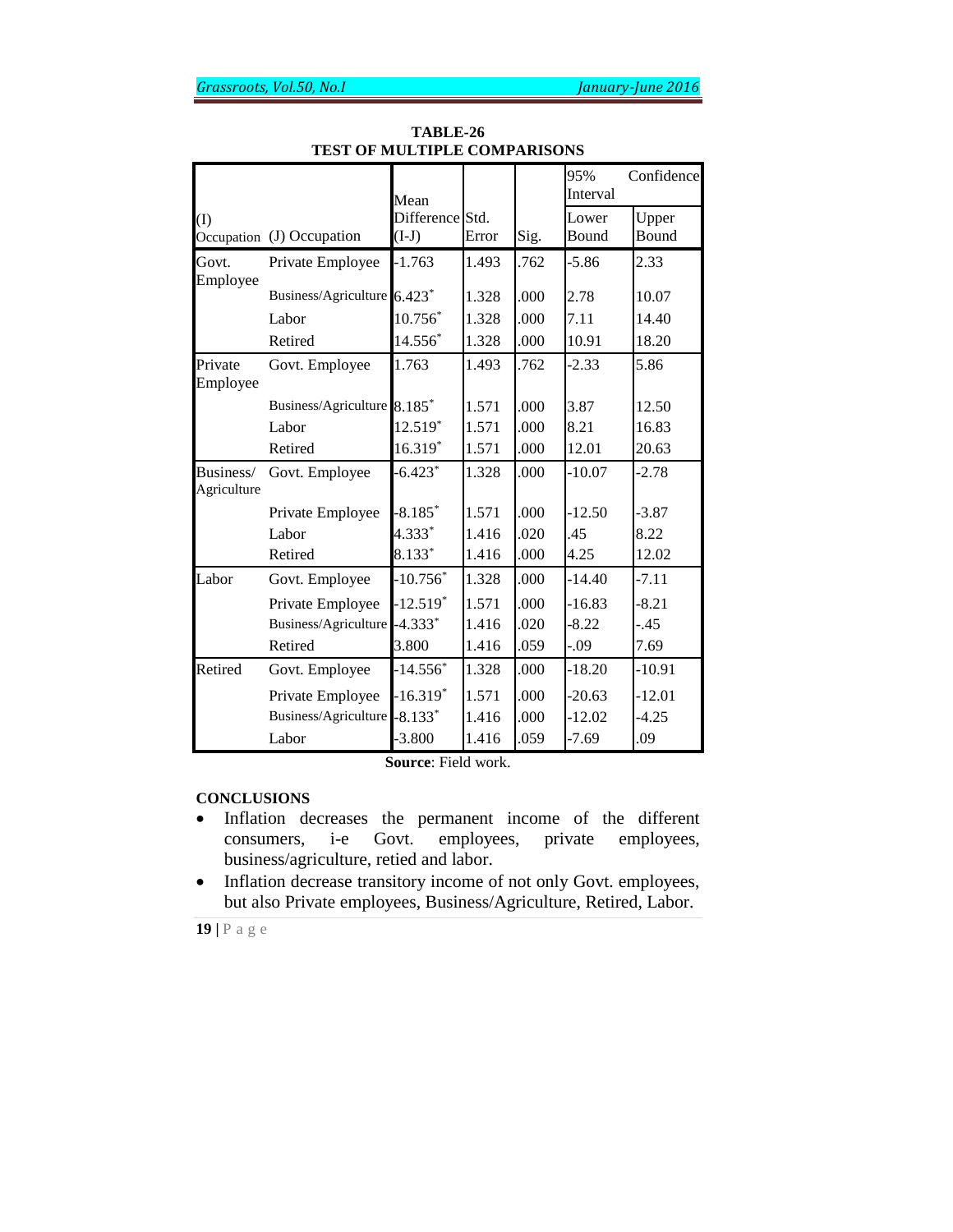- Inflation has affected more on labor and retired consumers as compare to Govt. employees, private employees, and Agriculture/ Business consumers.
- Inflation has affected more to lower social class of consumers as compared to middle social class of consumers.
- Savings is more for Govt. employees, Private employees  $\&$ Business/Agriculture consumers as compared to labor and retired.
- Inflation has decreased the savings of all the consumers Govt. employees, private employees, Business/Agriculture but especially more on retired and labor class of consumers.

### **RECOMMENDATIONS**

- Govt. should control on the inflation or at least increase their salary of the employees in proportion to the inflation.
- Govt. should also increase the monthly wages for labor in accordance with the inflation.

### **REFERENCES**

Abdul Jabbar Khan, Muhammad Akram, Sundus Sajjad & Humna Sajjad, 'Trends and Causes of Inflation: Reflections From Pakistan'. *Business and Management Review* 1(3), (2011).

Byrns Raiph T., Byrns Geraid W. Stone., Economics (Harper Collins College Publisher, 1995)

Govt. of Pakistan, Pakistan Economic Survey, (Islamabad: Economic Adviser's Wing, Finance Division, 2011).

Haan, 'Fiscal Policy and Interest Rates in the European Community'*. Journal of Money, Investment and Banking*, 16, (1990).

Imran Sharif Chaudhry, *et.al.,* 'Foreign Exchange Reserves and Inflation in Pakistan: Evidence From ARDL Modeling Approach', *International Journal of Economics and Finance,* 3(1), (2011).

Khalid Zaman, *et.al.,* 'Impact of Financial Development on Inflation: Evidence From Pakistan (1974-2007), *Pakistan Journal of Social Sciences,* 30(1), (2010).

Loayza, *et.al.,* Federal Reserve Bank of New York Staff Reports, No.388, (Revised November 2000).

Lucas, Consumption-Based Asset Pricing: An Analysis of Linear Models, (First Draft: February, 1988).

Muhammad Aamir, *et.al.,* 'Inflation in Pakistan: Antecedents and Consequences'. *European Journal of Social Sciences,* 25(3), (2011).